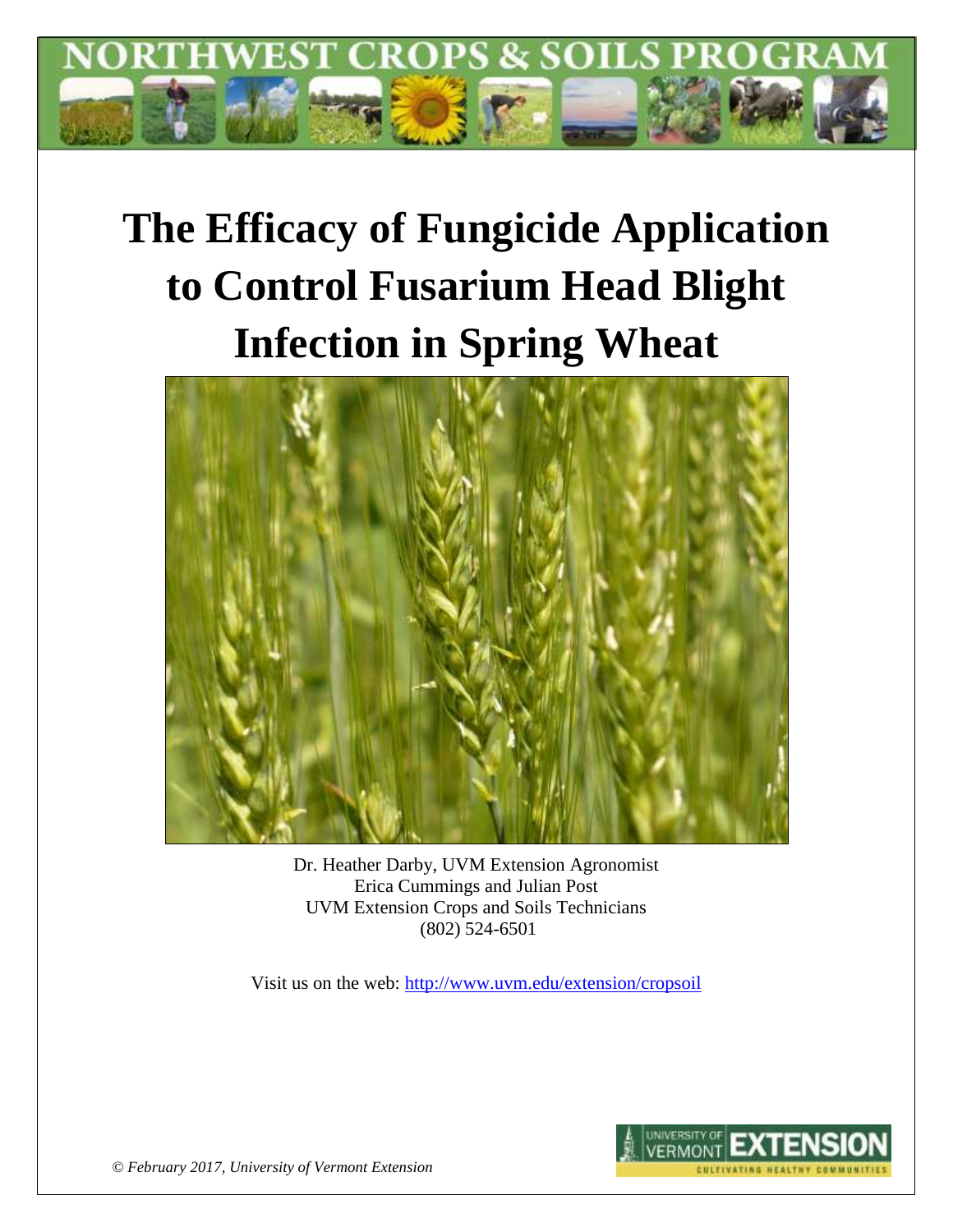## **THE EFFICACY OF FUNGICIDE APPLICATION TO CONTROL FUSARIUM HEAD BLIGHT INFECTION IN SPRING WHEAT**

Dr. Heather Darby, University of Vermont Extension [Heather.Darby\[at\]uvm.edu](mailto:Heather.Darby@uvm.edu)

There is a high demand for locally grown wheat for baking purposes throughout the Northeast. Currently, there is not enough grown in the region to meet this demand. One major obstacle for growers is *Fusarium* head blight (FHB) infection of grain. This disease is currently the most important disease facing grain growers in the Northeast, resulting in loss of yield, shriveled grain, and most importantly, harmful mycotoxin contamination. A vomitoxin called Deoxynivalenol (DON) is considered the primary mycotoxin associated with FHB. The spores are usually transported by air currents and can infect plants at flowering through grain fill. Eating contaminated grain greater than 1ppm poses a health risk to both humans and livestock. Fungicide applications have proven to be relatively effective at controlling FHB in other spring wheat growing regions. Limited work has been done in this region on fungicide application to spring wheat specifically to minimize FHB and ultimately reduce DON mycotoxin production. In April of 2016, the UVM Extension Northwest Crops and Soils Program initiated a spring wheat fungicide trial to determine the efficacy of a conventional fungicide application to reduce FHB infection on cultivars with varying degrees of disease susceptibility.

# **MATERIALS AND METHODS**

A field experiment was established at the Borderview Research Farm located in Alburgh, VT on 28-Apr to investigate the effects of cultivar resistance, conventional fungicide efficacy on FHB and DON infection in spring wheat. The experimental design was a randomized complete block, with a split-plot arrangement and 4 replicates. Cultivar was the main plot and fungicide vs. no fungicide treatment was the sub-plots. The cultivars planted, seed source, and FHB resistance rating are listed in Table 1.

| <b>Variety</b> | <b>Seed Source</b>            | <b>FHB</b> resistance |
|----------------|-------------------------------|-----------------------|
| Glenn          | Albert Lea Seed. MN           | Resistant             |
| Magog          | Semican Atlantic Inc., Canada | Susceptible           |
| Prosper        | Albert Lea Seed. MN           | Moderately resistant  |

**Table 1. 2016 varieties planted, seed source and FHB resistance rating.**

The seedbed at the Alburgh location was prepared by conventional tillage methods. All plots were managed with practices similar to those used by producers in the surrounding areas (Table 2). The previous crop planted at the site was corn. Prior to planting the trial area was disked and spike tooth harrowed to prepare for planting. The plots were seeded with a Great Plains Cone Seeder on 28-Apr at a seeding rate of 350 live seeds per  $m^2$ . Plot size was 5'x 20'.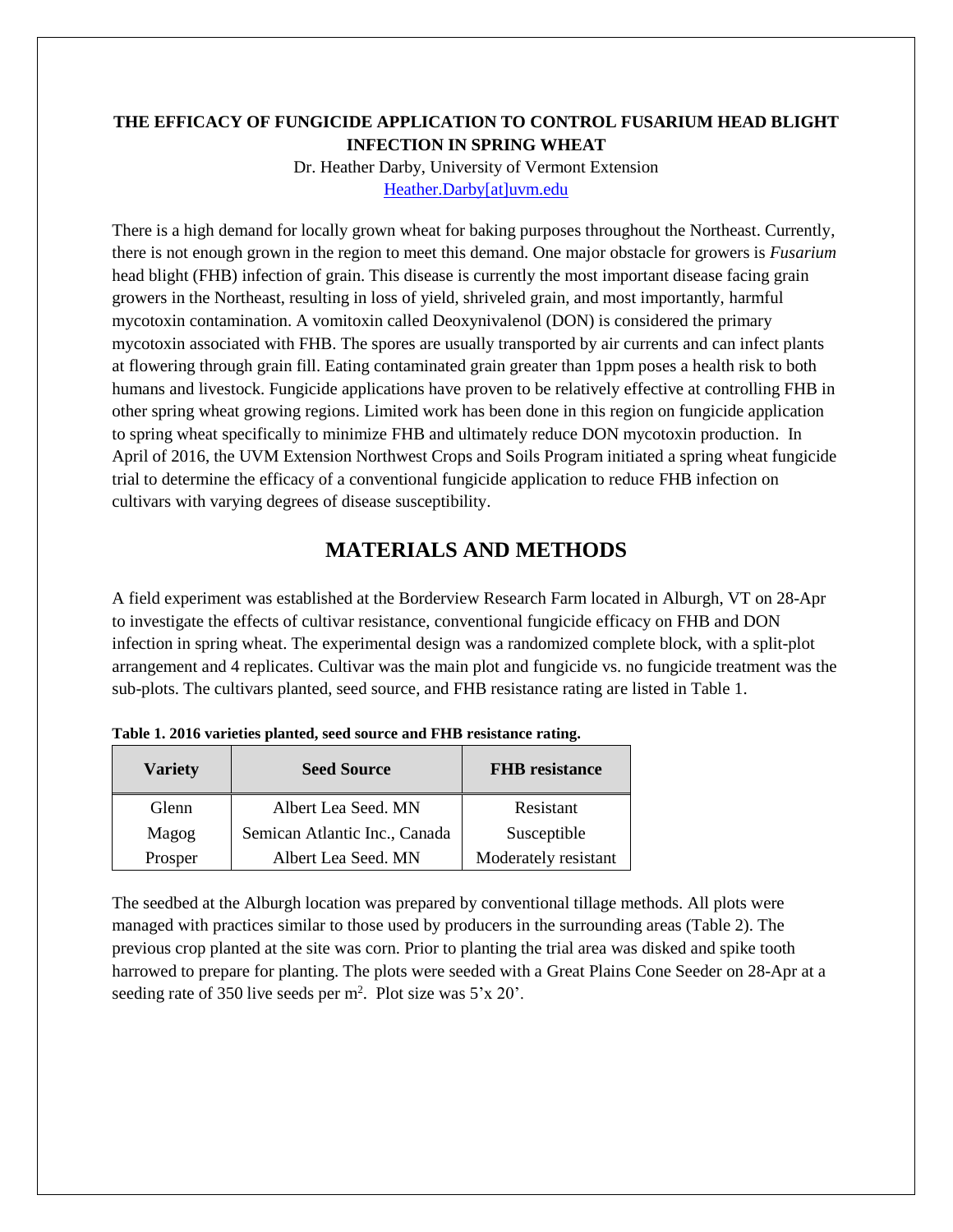**Table 2. General plot management of the trial.**

| Location                       | <b>Borderview Research Farm</b>           |  |  |
|--------------------------------|-------------------------------------------|--|--|
|                                | Alburgh, VT                               |  |  |
| Soil type                      | Benson rocky silt loam                    |  |  |
| Previous crop                  | corn                                      |  |  |
| <b>Row spacing (inch)</b>      | 7                                         |  |  |
| Seeding rate (live seed $m2$ ) | 350                                       |  |  |
| <b>Replicates</b>              | $\overline{4}$                            |  |  |
| <b>Planting date</b>           | $28-Apr$                                  |  |  |
| <b>Harvest date</b>            | $8-Aug$                                   |  |  |
| Harvest area (ft)              | 5 x 20                                    |  |  |
| <b>Tillage operations</b>      | Spring plow, disk $\&$ spike tooth harrow |  |  |

When the wheat reached 100% flowering (1-Jul), half of the plots were sprayed with the fungicide Prosaro (EPA#264-862) and the other half were not sprayed. The application was made using a Bellspray Inc. Model T4 backpack sprayer. This model had a carbon dioxide pressurized tank and a four nozzle boom attachment. It sprayed at a rate of 10 gallons per acre. The adjuvant 'Induce' was added at a rate of 0.125%. Information on Prosaro and a description of this product has been provided from manufacturer information.

**Prosaro®** (EPA# 264-862) fungicide provides broad-spectrum disease control, stops the penetration of the fungus into the plant and the spread of infection within the plant and inhibits the reproduction and further growth of the fungus.

When the spring wheat reached the soft dough growth stage (18-Jul), FHB severity was assessed by randomly clipping 60-100 heads throughout each plot, spikes were counted and a visual assessment of each head was rated for FHB infection. To assess the infection rate we used the North Dakota State University Extension Service's "A Visual Scale to Estimate Severity of Fusarium Head Blight in Wheat" online publication, [https://www.ag.ndsu.edu/ndipm/publications/wheat/documents/pp1095.pdf.](https://www.ag.ndsu.edu/ndipm/publications/wheat/documents/pp1095.pdf)

Grain plots were harvested in Alburgh with an Almaco SPC50 plot combine on 8-Aug, and the harvest area was 5' x 20'. At the time of harvest grain moisture, test weight, and yield were calculated.

Following harvest, seed was cleaned with a small Clipper cleaner (A.T. Ferrell, Bluffton, IN). An approximate one pound subsample was collected to determine quality. Quality measurements included standard testing parameters used by commercial mills. Test weight was measured by the weighing of a known volume of grain. Generally the heavier the wheat is per bushel, the higher baking quality. The acceptable test weight for bread wheat is 56-60 lbs per bushel. Once test weight was determined, the samples were then ground into flour using the Perten LM3100 Laboratory Mill. At this time, flour was evaluated for mycotoxin levels. Deoxynivalenol (DON) analysis was analyzed using Veratox DON 5/5 Quantitative test from the NEOGEN Corp. This test has a detection range of 0.5 to 5 ppm. Samples with DON values greater than 1 ppm are considered unsuitable for human consumption.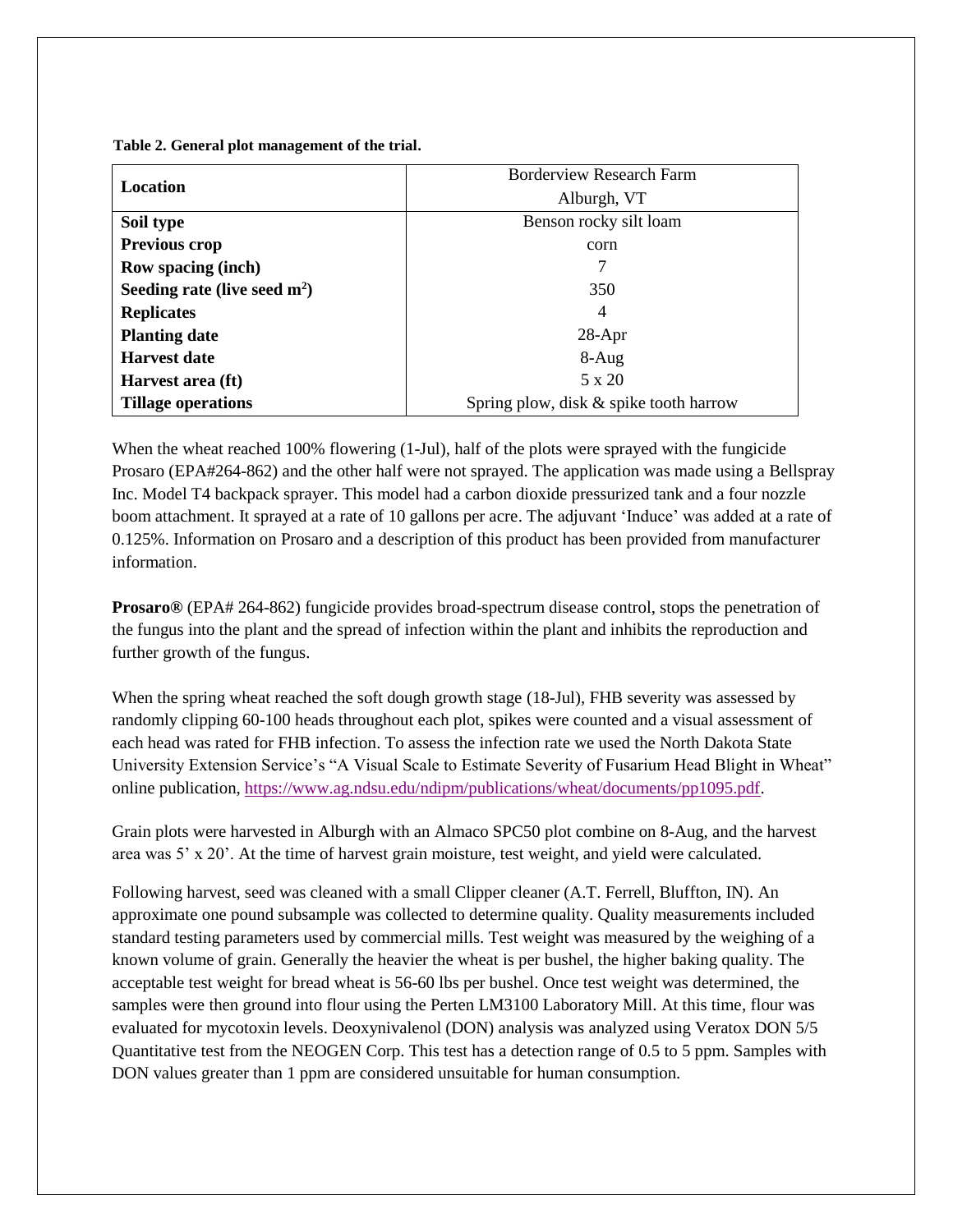All data was analyzed using a mixed model analysis where replicates were considered random effects. The LSD procedure was used to separate cultivar means when the F-test was significant ( $P < 0.10$ ). There were significant differences among the two locations for most parameters and therefore data from each location is reported independently.

Variations in yield and quality can occur because of variations in genetics, soil, weather, and other growing conditions. Statistical analysis makes it possible to determine whether a difference among varieties is real or whether it might have occurred due to other variations in the field. At the bottom of each table a LSD value is presented for each variable (e.g. yield). Least Significant Differences at the 10% level of probability are shown. Where the difference between two varieties within a column is equal to or greater than the LSD value at the bottom of the column, you can be sure in 9 out of 10 chances that there is a real difference between the two varieties. In the following example, variety A is significantly different from variety C, but not from variety B. The difference between A and B is equal to 725, which is less than the LSD value of 889. This means that these varieties did not differ in yield. The difference between A and C is equal to 1454, which is greater than the LSD value of 889. This means that the yields of these varieties were significantly different from one another. The asterisk indicates that variety B was not significantly lower than the top yielding variety.

| <b>Variety</b> | Yield |
|----------------|-------|
| A              | 3161  |
| B              | 3886* |
| C              | 4615* |
| LSD            | 889   |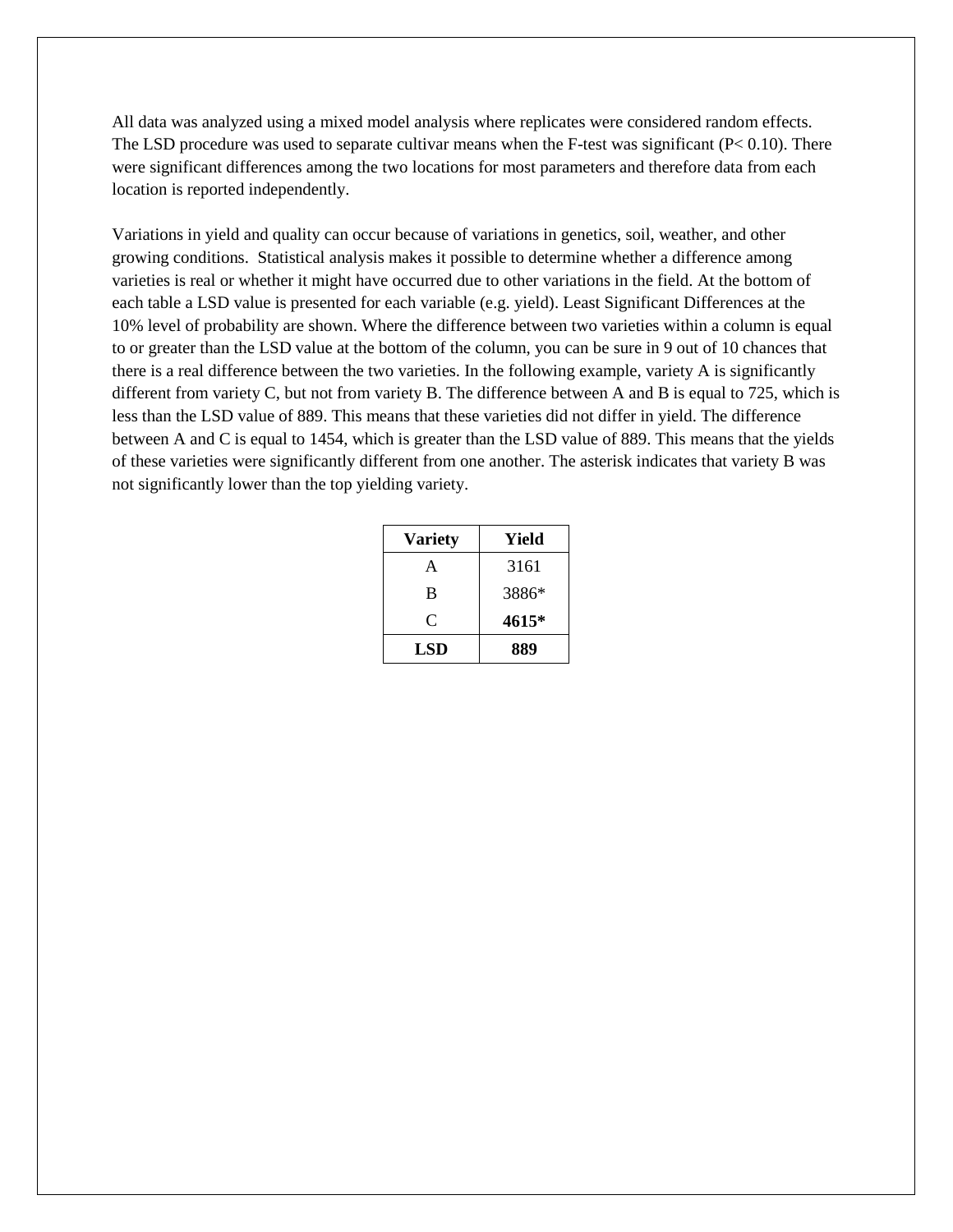# **RESULTS**

Seasonal precipitation and temperature recorded at weather stations in close proximity to the 2016 site are shown in Table 3. The growing season this year was marked by lower than normal temperatures in April, and higher than average temperatures in May and August. Rainfall amounts were below average throughout the growing season resulting in 5.52 inches below seasonal norms. From April to August, there was an accumulation of 4536 Growing Degree Days (GDDs) in Alburgh which is 43.7 GDDs above the 30 year average.

| Alburgh, VT                       | April   | May     | June    | July    | August  |
|-----------------------------------|---------|---------|---------|---------|---------|
| Average temperature $(^{\circ}F)$ | 39.8    | 58.1    | 65.8    | 70.7    | 71.6    |
| Departure from normal             | $-4.92$ | 1.84    | 0.01    | 0.13    | 2.85    |
|                                   |         |         |         |         |         |
| Precipitation (inches)            | 2.56    | 1.53    | 2.81    | 1.79    | 2.98    |
| Departure from normal             | $-0.26$ | $-1.92$ | $-0.88$ | $-2.37$ | $-0.93$ |
|                                   |         |         |         |         |         |
| Growing Degree Days (32-95°F)     | 291     | 803     | 1017    | 1201    | 1224    |
| Departure from normal             | $-97.9$ | 49.5    | 3.20    | 4.45    | 84.4    |

**Table 3. Temperature and precipitation summary for Alburgh, VT, 2016.**

Historical averages are for 30 years of data provided by the NOAA (1981-2010) for Burlington, VT. Alburgh precipitation data from 8/17/16-10/31/16 was missing and was replaced by data provided by the NOAA for Highgate, VT.

#### *Impact of Fungicide*

There were no significant differences in the average FHB severity or average FHB infected head severity in the Prosaro verses the non-sprayed treatments (Table 4). Incidence of FHB infected heads between Prosaro and the non-spray treatments was significantly different. The Prosaro applied treatment had significantly lower incidence of FHB infected heads compared to the non-sprayed control (Table 4; Figure 1).

| Table 4. The FHB incidence and severity following fungicide treatment or non-treatment of spring wheat at |  |
|-----------------------------------------------------------------------------------------------------------|--|
| flowering, Alburgh, VT, 2016.                                                                             |  |

| <b>Treatment</b>                    | <b>Average FHB</b><br>severity | <b>Average FHB infected</b><br>head severity |         |
|-------------------------------------|--------------------------------|----------------------------------------------|---------|
|                                     | $\%$                           | $\%$                                         | $\%$    |
| Non-sprayed, control                | 1.38                           | 9.93                                         | 10.2    |
| Prosaro $(6.5 \text{ fl oz})$ 1-Jul | 0.46                           | 6.00                                         | $4.57*$ |
| LSD(0.10)                           | <b>NS</b>                      | <b>NS</b>                                    | 4.56    |
| <b>Trial Mean</b>                   | 0.92                           | 797                                          | 7.37    |

Values shown in **bold** are of the highest value or top performing.

\* Treatments that are not significantly different than the top performing variety in a column are indicated with an asterisk**.**

NS - None of the treatments were significantly different from one another.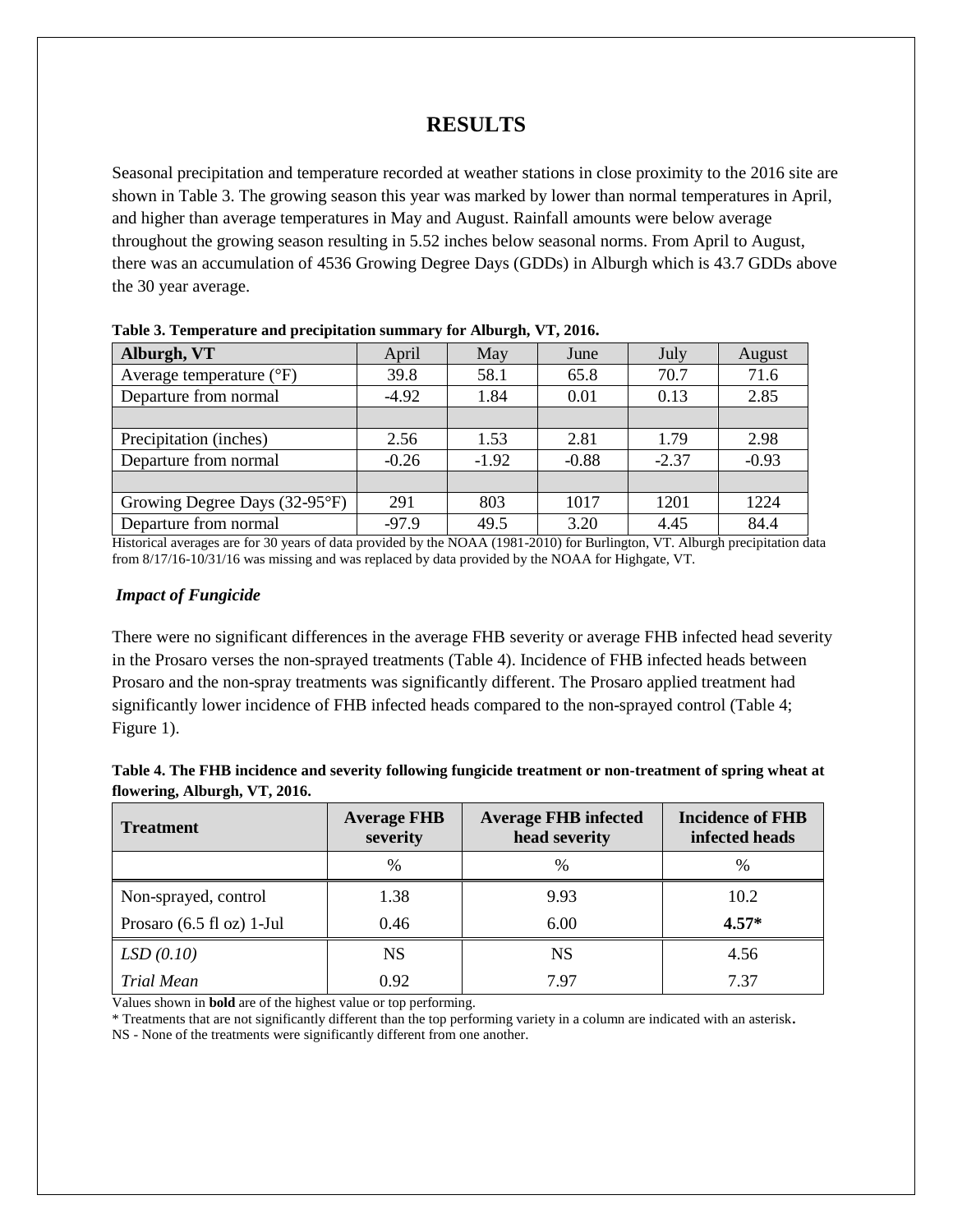

**Figure 1. Incidence of FHB infected heads in the Prosaro applied plots compared to the non-sprayed control.**  *Treatments with the same letter did not differ significantly.*

There were no significant differences in yield, harvest moisture, and test weight between Prosaro and the non-sprayed control (Table 5). There was a significant difference between Prosaro applied and the nonsprayed treatments in DON concentrations. The Prosaro treatment had significantly lower concentrations of DON compared to the non-sprayed control (Table 5; Figure 2). Both the Prosaro and non-sprayed control had DON concentrations below the FDA 1 ppm recommendation (Table 5; Figure 2).

| <b>Treatment</b>          | <b>Harvest</b><br>moisture | <b>Test weight</b> | Yield $@13.5\%$<br>moisture | <b>DON</b> |
|---------------------------|----------------------------|--------------------|-----------------------------|------------|
|                           | $\%$                       | $lbs$ bu $-l$      | $lbs$ ac <sup>-1</sup>      | ppm        |
| Non-sprayed, control      | 16.8                       | 59.9               | 2378                        | 0.13       |
| Prosaro (6.5 fl oz) 1-Jul | 17.0                       | 60.0               | 2520                        | $0.05*$    |
| LSD(0.10)                 | <b>NS</b>                  | <b>NS</b>          | <b>NS</b>                   | 0.076      |
| <b>Trial Mean</b>         | 16.9                       | 60.0               | 2449                        | 0.09       |

|  | Table 5. The impact application timing and fungicide on barley yield and quality. |  |  |  |
|--|-----------------------------------------------------------------------------------|--|--|--|
|  |                                                                                   |  |  |  |
|  |                                                                                   |  |  |  |

Values shown in **bold** are of the highest value or top performing.

\* Treatments that are not significantly different than the top performing variety in a column are indicated with an asterisk**.**

NS - None of the treatments were significantly different from one another.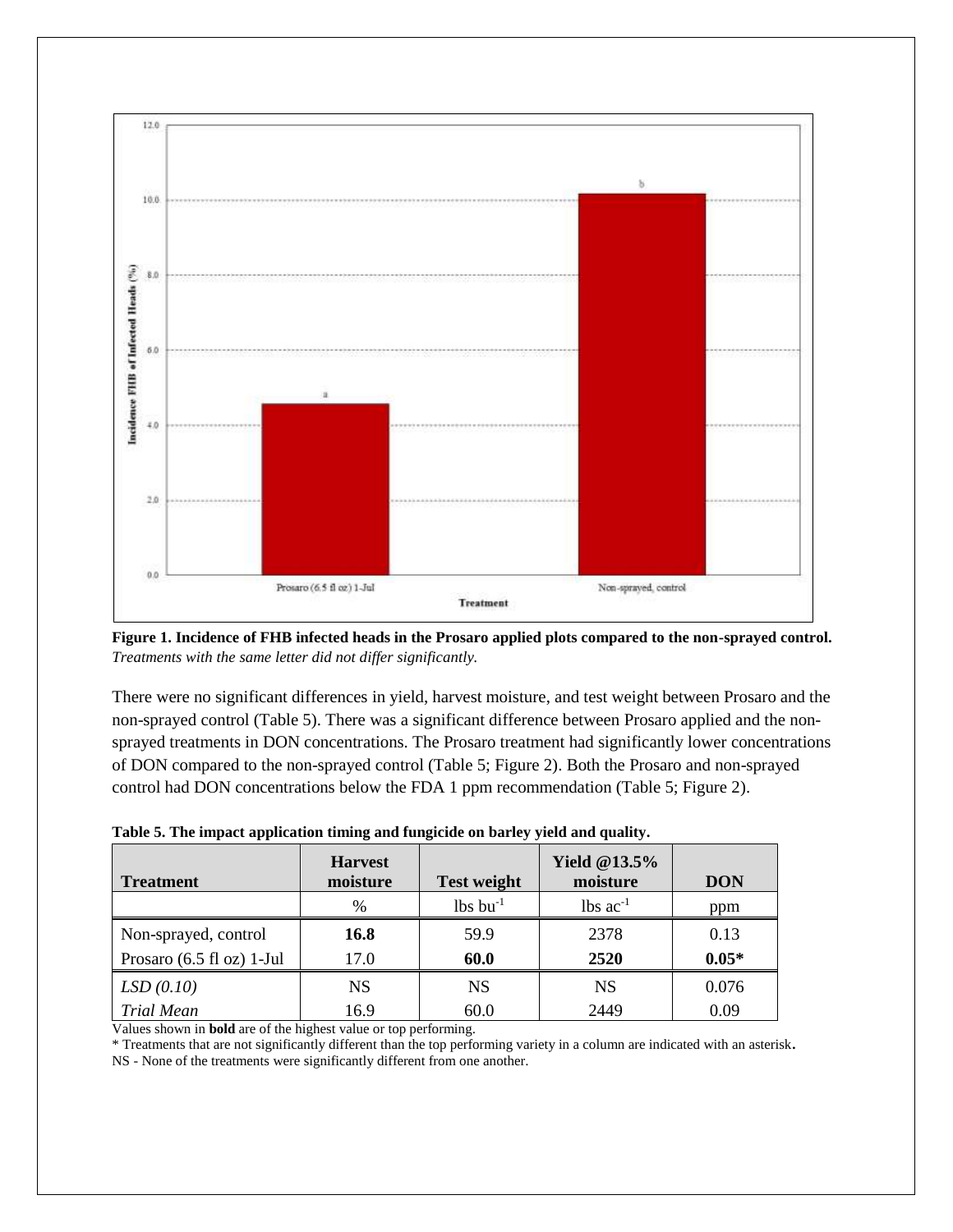

**Figure 2. The impact of fungicide vs. non-sprayed control on spring wheat DON concentrations, Alburgh, VT.** *Treatments with the same letter did not differ significantly.*

#### *Impact of Variety*

There were no significant differences in the average FHB plot severity, infected head severity, and incidence of FHB infected heads between spring wheat varieties (Table 6). Overall, disease severity and incidence was low regardless of variety.

| <b>Variety</b>    | <b>Average FHB</b><br>severity | <b>Average FHB</b><br>infected head severity | <b>Incidence FHB</b><br>of infected heads |  |
|-------------------|--------------------------------|----------------------------------------------|-------------------------------------------|--|
|                   | $\%$                           | %                                            | %                                         |  |
| Glenn             | 0.54                           | 6.44                                         | 5.84                                      |  |
| Magog             | 1.31                           | 9.66                                         | 5.06                                      |  |
| Prosper           | 0.91                           | 7.80                                         | 11.2                                      |  |
| LSD(0.10)         | <b>NS</b>                      | <b>NS</b>                                    | <b>NS</b>                                 |  |
| <b>Trial Mean</b> | 0.92                           | 7.97                                         | 7.37                                      |  |

| Table 6. The impact of malting barley variety of FHB incidence and severity. |  |  |
|------------------------------------------------------------------------------|--|--|
|                                                                              |  |  |

NS - None of the varieties were significantly different from one another.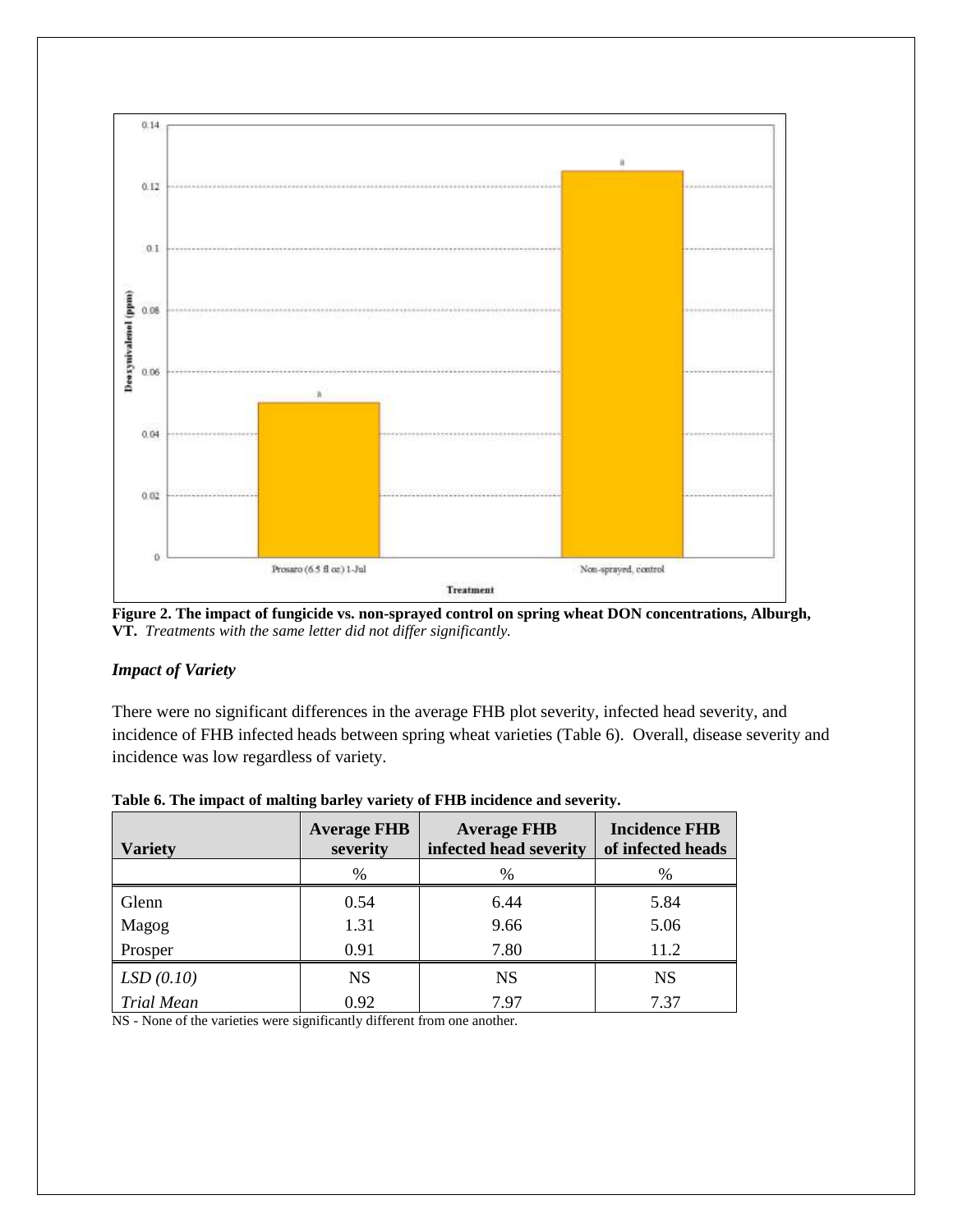Spring wheat varieties did not differ statistically for harvest moisture, test weight, or yield. The spring wheat varieties differed significantly in DON concentrations (Table 7, Figure 3). Glenn had the lowest DON concentration at (0.03 ppm). All of the varieties had DON concentrations below the FDA recommendation of 1 ppm. As expected resistant varieties had lower levels of DON concentrations.

| <b>Variety</b>    | <b>Harvest</b><br>moisture | <b>Test</b><br>weight  | Yield $@13.5\%$<br>moisture | <b>DON</b> |
|-------------------|----------------------------|------------------------|-----------------------------|------------|
|                   | %                          | $lbs$ bu <sup>-1</sup> | $lbs$ ac <sup>-1</sup>      | ppm        |
| Glenn             | 16.6                       | 60.9                   | 1978                        | $0.03*$    |
| Magog             | 16.7                       | 59.3                   | 2506                        | 0.15       |
| Prosper           | 17.4                       | 59.7                   | 2862                        | 0.09       |
| LSD(0.10)         | <b>NS</b>                  | NS                     | <b>NS</b>                   | 0.09       |
| <b>Trial Mean</b> | 16.9                       | 60.0                   | 2449                        | 0.09       |

**Table 7. The impact of malting barley variety of quality and yield.**

Values shown in **bold** are of the highest value or top performing.

\* Treatments that are not significantly different than the top performing variety in a column are indicated with an asterisk**.**

NS - None of the treatments were significantly different from one another.



**Figure 3. The impact of variety on DON concentration, Alburgh, VT.**  *Treatments with the same letter did not differ significantly.*